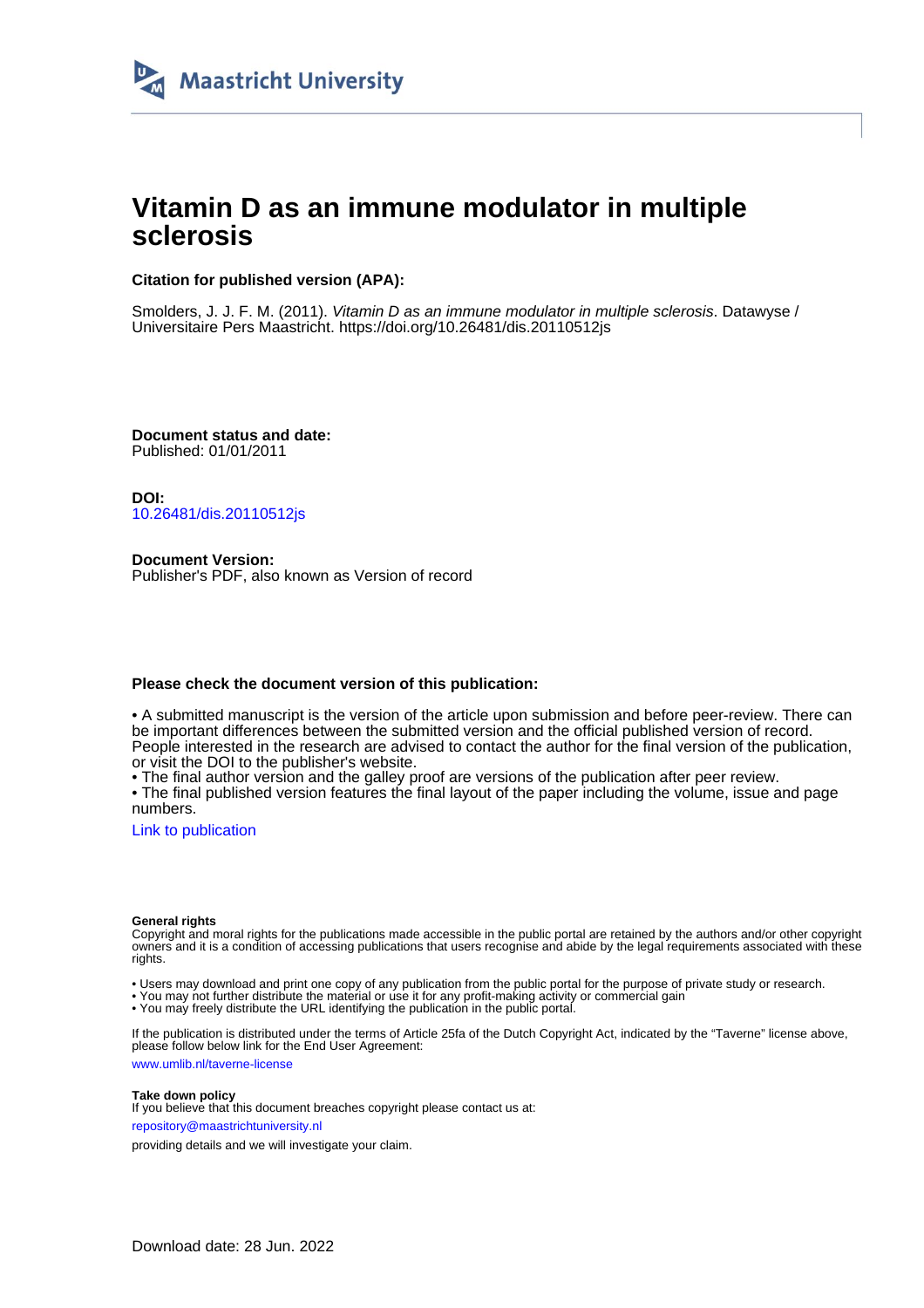#### *Stellingen behorend bij het proefschrift*

## **Vitamin D as an immune modulator in multiple sclerosis**

# Joost Smolders Maastricht, 12 mei 2011

- 1. Patiënten met een ernstiger ziektebeloop van multipele sclerose hebben een slechtere vitamine D status (dit proefschrift).
- 2. Vitamine D status hangt samen met T cel homeostase in patiënten met multipele sclerose (dit proefschrift).
- 3. Suppletie van hoge dosis vitamine D aan patiënten met multipele sclerose is veilig op korte termijn (dit proefschrift).
- 4. Het cytokine-profiel van perifere CD4<sup>+</sup> T cellen is een goed instrument om de immuun modulerende effecten van vitamine D in multipele sclerose te monitoren (dit proefschrift).
- 5. Variatie in het vitamine D receptor gen draagt bij aan de vitamine D status van een individu (dit proefschrift).
- 6. "Wie de wetenschap van de geneeskunde in een directe manier wenst na te volgen, moet eerst de seizoenen van het jaar onderzoeken en wat er daarin gebeurt."\* *\*Hippocrates (460 BC)*
- 7. "En anders, al deed zij dat niet en al hebben wij haar daarom niet altijd van noode wij moeten haar opzoeken om haarzelfs wille, omdat zij licht en vroolijkheid en kleur brengt in ons huis en in ons leven – een stemming die om frisch en gezond te blijven almede een van onze beste wapenen is!"\*\*

*\*\*P. (over de heilzame effecten van zonlicht), Handelsblad 1907* 

8. "Een vitamine is een substantie die je ziek maakt als je deze niet eet"\*\*\* geldt in Nederland ook voor vitamine D.

\*\*\**Albert Szent-Gyorgvi, Nobel prijs voor fysiologie of geneeskunde, 1937*

- 9. De rol van 'collaborator' zou in de medische wereld meer waardering moeten krijgen, teneinde het auteursbeleid van peer-reviewed tijdschriften bij grote samenwerkingsverbanden te kunnen handhaven.
- 10. Het prematuur propageren van een therapeutisch effect van vitamine D brengt het wetenschappelijk onderzoek hiernaar evenzoveel schade toe als het verketteren ervan.
- 11. Als je goed genoeg kijkt, komen uit één ei twee verschillende individuen.